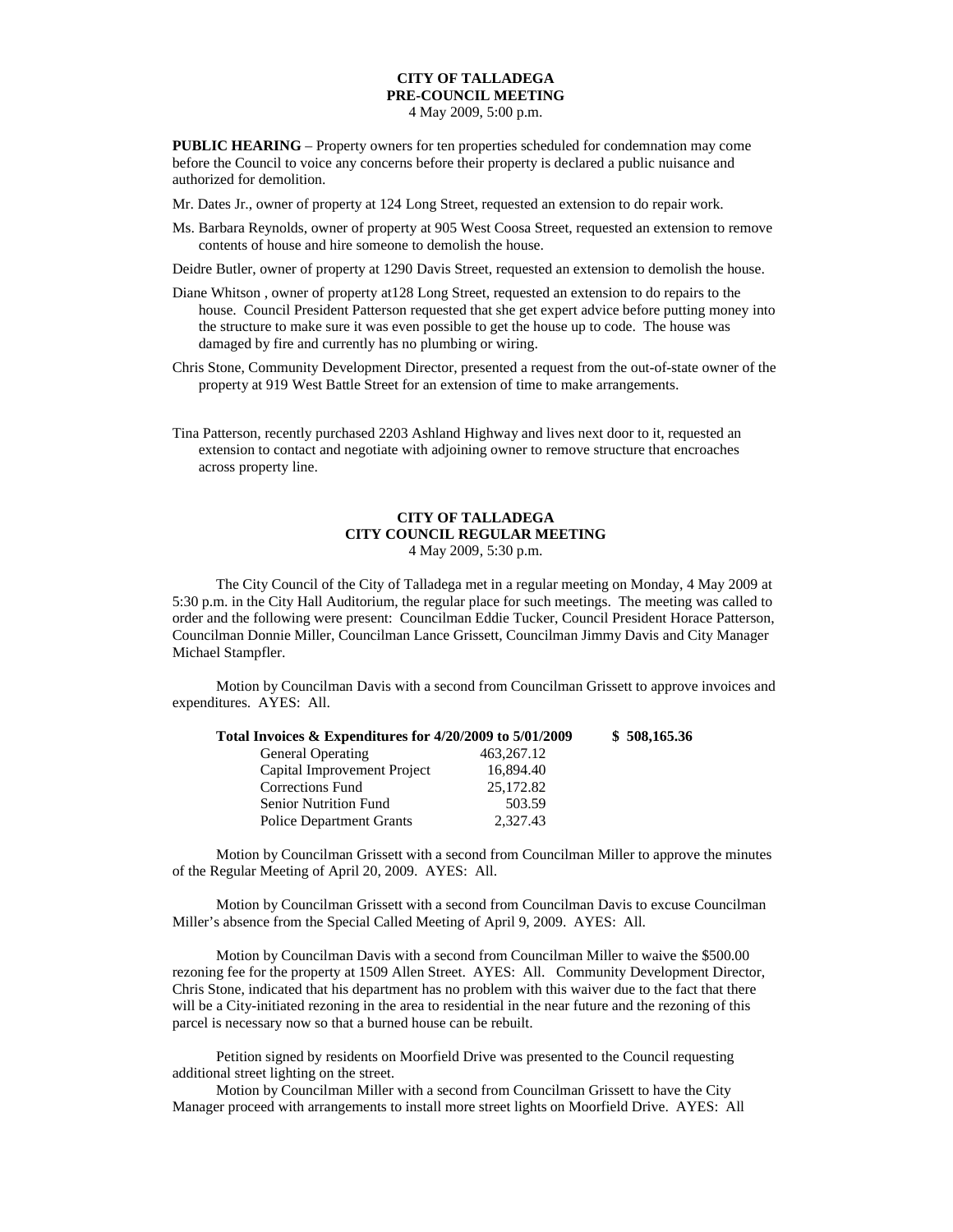**Resolution #1857** authorizing demolition of structure at 1290 Davis Street. Deidre Butler, owner of property at 1290 Davis Street, requested an extension to demolish the house. *Council granted a 30-day extension.*

**Resolution #1858** authorizing demolition of structure at 1785 Taylor's Mill Road

**Resolution #1859** authorizing demolition of structure at 919 West Battle Street. *Council granted a 30-day extension to out-of-state property owner.*

**Resolution #1860** authorizing demolition of structure at 502 College Street

**Resolution #1861** authorizing demolition of structure at 905 West Coosa Street. Ms. Barbara Reynolds, owner of property at 905 West Coosa Street, requested an extension. *Council granted a 60-day extension.*

**Resolution #1862** authorizing demolition of structure at 108 Jackson Street

**Resolution #1863** authorizing demolition of structure at 127 Lane Street

**Resolution #1864** authorizing demolition of structure at 124 Long Street. Mr. Dates Jr., owner of property at 124 Long Street, requested an extension to do repair work. *Council granted a 60-day extension.*

**Resolution #1865** authorizing demolition of structure at 128 Long Street. Diane Whitson , owner of property at128 Long Street, requested an extension. *Council granted a 30-day extension.*

**Resolution #1866** authorizing demolition of structure at 202 Savory Street.

Motion by Councilman Grissett with a second from Councilman Miller approving Resolutions #1858, #1860, #1862, #1863, and #1866. AYES: All.

> **Resolution #1867** approving contracts with Griffin Excavating Company Inc. for construction of the North Street Parking Lot per bid specifications for a total cost of \$173,818.80 with an alternate contingency bid of \$15,000.00.

Motion by Councilman Davis with a second from Councilman Tucker approving Resolution #1867. Roll Call. AYES: All.

> **Resolution #1868** approving an agreement with InSite Engineering to provide construction inspection services for an estimated cost of \$10,000.

Motion by Councilman Davis with a second from Councilman Grissett approving Resolution #1868. Roll Call. AYES: All.

> **Resolution #1869** authorization to apply for a Rural Business Enterprise Grant (RBEG) from the United States Department of Agriculture for \$199,999 with no local match required.

Motion by Councilman Grissett with a second from Councilman Davis approving Resolution #1869. Roll Call. AYES: All.

Motion by Councilman Grissett with a second from Councilman Davis for immediate consideration of Ordinance #1656. Roll Call. AYES: Councilman Davis, Councilman Grissett, Council President Patterson, Councilman Miller, NAY: Councilman Tucker. (This is the second consideration of Ordinance #1656)

Motion by Councilman Grissett with a second from Councilman Davis for reading of the heading only of Ordinance #1656. Roll Call. AYES: All.

AN ORDINANCE GRANTING A FRANCHISE TO MARCUS CABLE OF ALABAMA, L.L.C. l/k/a CHARTER COMMUNICATIONS, TO CONSTRUCT, OPERATE, AND MAINTAIN A CABLE SYSTEM IN THE CITY OF TALLADEGA, ALABAMA SETTING FORTH CONDITIONS ACCOMPANYING THE GRANT OF THE FRANCHISE; PROVIDING FOR REGULATION AND USE OF THE SYSTEM AND THE PUBLIC RIGHTS-OF-WAY; AND PRESCRIBING PENALTIES FOR THE VIOLATION OF THE PROVISIONS HEREIN;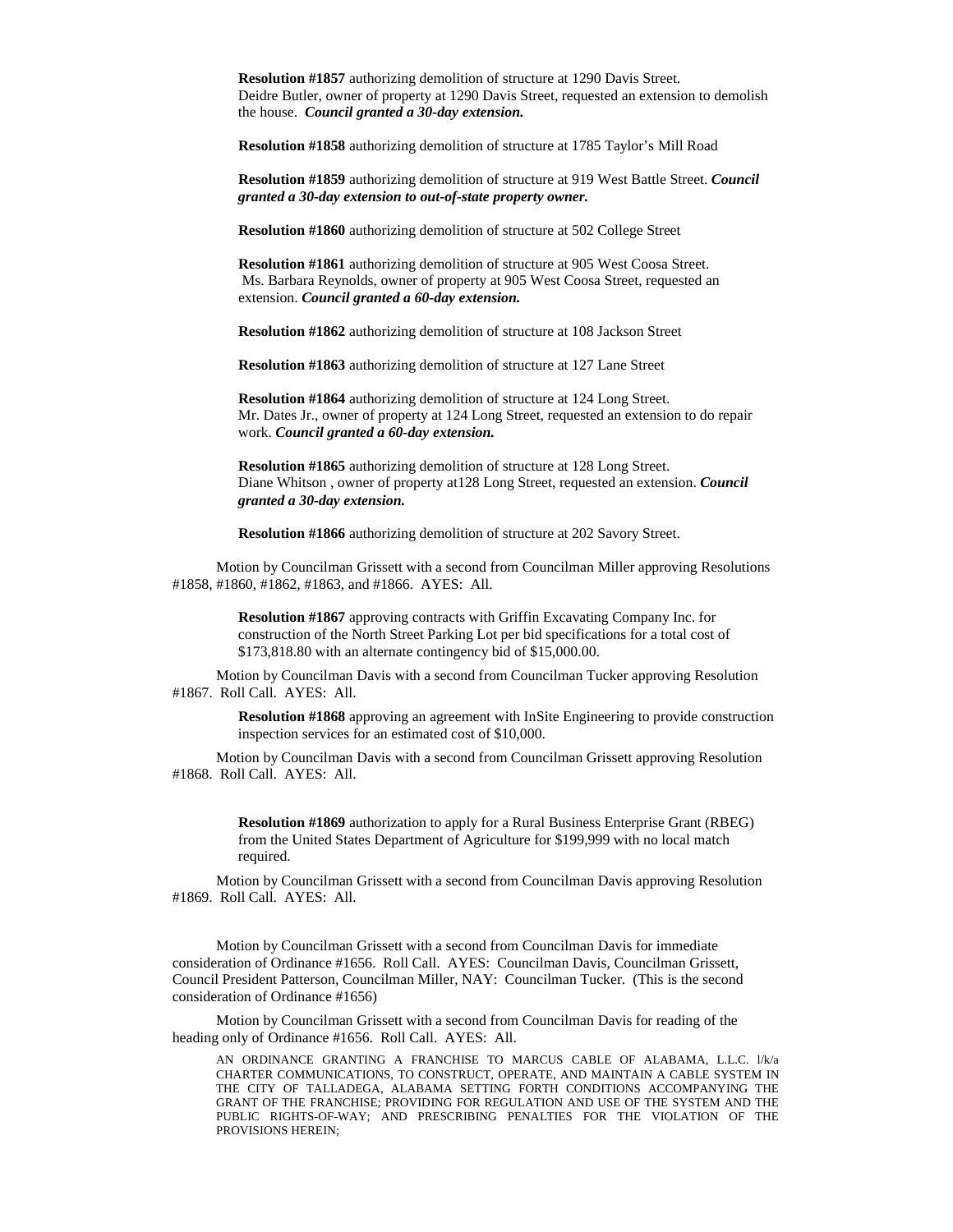Motion by Councilman Grissett with a second from Councilman Davis for adoption of Ordinance #1656. Roll Call. AYES: Councilman Davis, Councilman Grissett, Council President Patterson, Councilman Miller, NAY: Councilman Tucker.

Councilman Tucker explained that his dissention was because he felt that Charter Cable was giving the City less service and that the City should not award a company for giving less service, thought he understood that the City needs the franchise agreement . Councilman Grissett thanked Finance Director Teri St. James and Attorney Christina Poff for the work done on the agreement, which included 36 free cable drops to municipal buildings and an increase in the franchise fee from 4% of basic cable to 5% of gross revenue from all cable services.

Motion by Councilman Grissett with a second from Councilman Davis to approve the Water Department's invoices and expenditures. AYES: Councilman Davis, Councilman Grissett, Council President Patterson and Councilman Miller. NAYS: Councilman Tucker.

## **Total Invoices & Expenditures for 4/23/2009 to 5/01/2009 \$ 319,180.94**

Councilman introduced property owners, Mr. McBride Sr. and Mr. McBride Jr. They have property on Highway 77 near the 275 Bypass and requested that the water and sewer lines be extended about 600 feet past the current hotel on Highway 77 so that they can develop the property (Land Bank wishes to relocate on the property). Councilman Grissett indicated that he had previously sat in on meetings with the Water Department and a developer (Sara Gray) so that such an extension and its related costs would be in the budget for this year. Councilman Grissett also indicated that the Council had the authority to enter into an agreement with a developer to share the cost of extending water and sewer services to the area.

Motion by Councilman Grissett with a second from Councilman Miller to authorize the City Manager to enter into discussion with the McBride family to share the cost of extending water and sewer services to their property. AYES: All.

Councilman Davis indicated that downtown revitalization was moving forward with such actions as applying for the Rural Business Enterprise Grant and the construction of the parking lot to get more business on the square. Councilman Davis also commented that with the hiring of Chris Stone as Community Development Director there has been more organization in getting information to businesses on and off the square. Councilman Davis further stated that the City has major challenges with buildings in bad shape and absentee ownership, so there is a great need for a good marketing plan to bring people into the area.

City Manager Stampfler comments included the following:

- City's website was in the process of being revamped and upgraded with new information.
- Completion of the Comprehensive Annual Financial Report is a milestone that will put the City in good standing if the need arises to obtain bonds. A copy for the public is available in the City Clerk's Office or at the Public Library.
- Stimulus Grants are still pending and the City is ready to move on any that become available.
- Presented the monthly Departmental reports.

Council President Patterson requested an update on the contract for nautilus equipment at the next meeting.

Councilman Miller stated that the Parks & Recreation maintenance person was still out on medical leave and asked if the maintenance of the AC/heating units was under contract. Purchasing Director Hanner indicated that a local vendor was checking the units. Personnel Director Cathy Fuller stated that Workers Compensation administrator indicated that the Parks & Recreation maintenance person would be out for another two months. City Manager indicated that a report would be put together on the maintenance of AC/heating units for a future meeting.

Councilman Miller commented that the Talladega College graduation was a fantastic event and that it was unfortunate that the Sunshine Saturday festivities were basically rained out.

Councilman Tucker also commented on the Talladega College graduation and his cousin's (comedian Chris Tucker) speech as keynote speaker.

Councilman Grissett thanked Jerome Curry, Parks & Recreation and his ground maintenance crew for the fine job of preparing Veterans' Park for Sunshine Saturday. He also thanked Terry Hanner, Safety Director and the City Manager for following up on safety issues at the park. Councilman Grissett made comments for items listed in departmental monthly reports and stated that the City had many employees who are doing a good job and they deserve a "pat on the back."